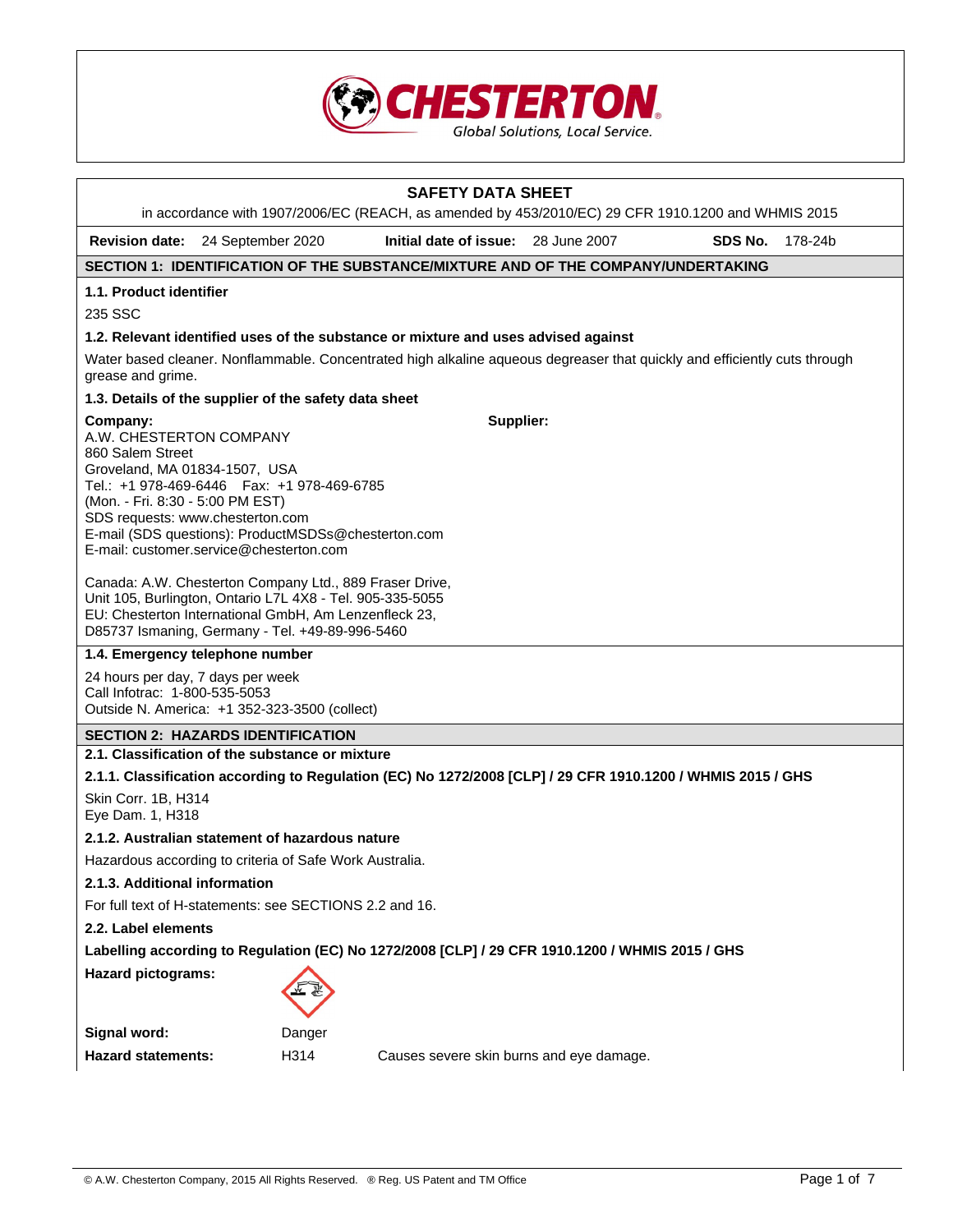| <b>Precautionary statements:</b>                                                                                                                                                                                                                                                                                                    | P260<br>P280                                                                                                                                                                                                            | Do not breathe mist/spray.<br>Wear protective gloves/clothing and eye/face protection.<br>P303/361/353 IF ON SKIN (or hair): Take off immediately all contaminated clothing. Rinse skin<br>with water/shower.<br>P305/351/338 IF IN EYES: Rinse cautiously with water for several minutes. Remove contact<br>lenses, if present and easy to do. Continue rinsing.<br>P301/330/331 IF SWALLOWED: rinse mouth. Do NOT induce vomiting.<br>Immediately call a POISON CENTER or doctor/physician. |                           |                          |                                                                                                          |
|-------------------------------------------------------------------------------------------------------------------------------------------------------------------------------------------------------------------------------------------------------------------------------------------------------------------------------------|-------------------------------------------------------------------------------------------------------------------------------------------------------------------------------------------------------------------------|-----------------------------------------------------------------------------------------------------------------------------------------------------------------------------------------------------------------------------------------------------------------------------------------------------------------------------------------------------------------------------------------------------------------------------------------------------------------------------------------------|---------------------------|--------------------------|----------------------------------------------------------------------------------------------------------|
|                                                                                                                                                                                                                                                                                                                                     |                                                                                                                                                                                                                         |                                                                                                                                                                                                                                                                                                                                                                                                                                                                                               |                           |                          |                                                                                                          |
|                                                                                                                                                                                                                                                                                                                                     | P310                                                                                                                                                                                                                    |                                                                                                                                                                                                                                                                                                                                                                                                                                                                                               |                           |                          |                                                                                                          |
| <b>Supplemental information:</b>                                                                                                                                                                                                                                                                                                    | None                                                                                                                                                                                                                    |                                                                                                                                                                                                                                                                                                                                                                                                                                                                                               |                           |                          |                                                                                                          |
| 2.3. Other hazards                                                                                                                                                                                                                                                                                                                  |                                                                                                                                                                                                                         |                                                                                                                                                                                                                                                                                                                                                                                                                                                                                               |                           |                          |                                                                                                          |
| If ingested in large quantities, this product could cause internal damage to the body.                                                                                                                                                                                                                                              |                                                                                                                                                                                                                         |                                                                                                                                                                                                                                                                                                                                                                                                                                                                                               |                           |                          |                                                                                                          |
| <b>SECTION 3: COMPOSITION/INFORMATION ON INGREDIENTS</b><br>3.2. Mixtures                                                                                                                                                                                                                                                           |                                                                                                                                                                                                                         |                                                                                                                                                                                                                                                                                                                                                                                                                                                                                               |                           |                          |                                                                                                          |
| Hazardous Ingredients <sup>1</sup>                                                                                                                                                                                                                                                                                                  |                                                                                                                                                                                                                         | % Wt.                                                                                                                                                                                                                                                                                                                                                                                                                                                                                         | <b>CAS No./</b><br>EC No. | <b>REACH</b><br>Reg. No. | <b>CLP/GHS Classification</b>                                                                            |
| Sodium hydroxide                                                                                                                                                                                                                                                                                                                    |                                                                                                                                                                                                                         | $1 - 4.9$                                                                                                                                                                                                                                                                                                                                                                                                                                                                                     | 1310-73-2<br>215-185-5    | <b>NA</b>                | Skin Corr. 1A, H314<br>Eye Dam. 1, H318<br>Met. Corr. 1, H290                                            |
| 1-Propanaminium, 3-amino-N-<br>(carboxymethyl)-N,N-dimethyl-, N-coco<br>acyl derivs., chlorides, sodium salts                                                                                                                                                                                                                       |                                                                                                                                                                                                                         | $1 - 4.9$                                                                                                                                                                                                                                                                                                                                                                                                                                                                                     | 61789-39-7<br>263-057-2   | NA.                      | Eye Irrit. 2A, H319<br>Aquatic Acute 3, H402*                                                            |
| For full text of H-statements: see SECTIONS 2.2 and 16.<br>*Non-CLP classification.<br><sup>1</sup> Classified according to: * 29 CFR 1910.1200, 1915, 1916, 1917, Mass. Right-to-Know Law (ch. 40, M.G.LO. 111F), California Proposition 65<br>* 1272/2008/EC, REACH<br>* WHMIS 2015<br>* Safe Work Australia [NOHSC: 1008 (2004)] |                                                                                                                                                                                                                         |                                                                                                                                                                                                                                                                                                                                                                                                                                                                                               |                           |                          |                                                                                                          |
| <b>SECTION 4: FIRST AID MEASURES</b><br>4.1. Description of first aid measures                                                                                                                                                                                                                                                      |                                                                                                                                                                                                                         |                                                                                                                                                                                                                                                                                                                                                                                                                                                                                               |                           |                          |                                                                                                          |
| Inhalation:                                                                                                                                                                                                                                                                                                                         |                                                                                                                                                                                                                         |                                                                                                                                                                                                                                                                                                                                                                                                                                                                                               |                           |                          | Remove to fresh air. If not breathing, administer artificial respiration. Contact physician immediately. |
| <b>Skin contact:</b>                                                                                                                                                                                                                                                                                                                |                                                                                                                                                                                                                         |                                                                                                                                                                                                                                                                                                                                                                                                                                                                                               |                           |                          |                                                                                                          |
| Eye contact:                                                                                                                                                                                                                                                                                                                        | Flood area with water while removing contaminated clothing. Wash clothing before reuse. Consult physician.<br>Flush eyes for at least 30 minutes with large amounts of water. Contact physician if irritation persists. |                                                                                                                                                                                                                                                                                                                                                                                                                                                                                               |                           |                          |                                                                                                          |
| Ingestion:                                                                                                                                                                                                                                                                                                                          | Do not induce vomiting. Contact physician immediately.                                                                                                                                                                  |                                                                                                                                                                                                                                                                                                                                                                                                                                                                                               |                           |                          |                                                                                                          |
| 4.2. Most important symptoms and effects, both acute and delayed                                                                                                                                                                                                                                                                    |                                                                                                                                                                                                                         |                                                                                                                                                                                                                                                                                                                                                                                                                                                                                               |                           |                          |                                                                                                          |
| Corrosive to eyes, skin and mucous membranes, which can result in strong irritation, burning and tissue damage. Sodium N-(2-<br>carboxyethyl)-N-[3-(decyloxy)propyl]-ß-alaninate is a skin sensitizer which can cause rash/hives. Prolonged or repeated contact<br>can cause ulceration of mucous membranes and skin.               |                                                                                                                                                                                                                         |                                                                                                                                                                                                                                                                                                                                                                                                                                                                                               |                           |                          |                                                                                                          |
| 4.3. Indication of any immediate medical attention and special treatment needed                                                                                                                                                                                                                                                     |                                                                                                                                                                                                                         |                                                                                                                                                                                                                                                                                                                                                                                                                                                                                               |                           |                          |                                                                                                          |
| Treat symptoms.                                                                                                                                                                                                                                                                                                                     |                                                                                                                                                                                                                         |                                                                                                                                                                                                                                                                                                                                                                                                                                                                                               |                           |                          |                                                                                                          |
| <b>SECTION 5: FIRE-FIGHTING MEASURES</b>                                                                                                                                                                                                                                                                                            |                                                                                                                                                                                                                         |                                                                                                                                                                                                                                                                                                                                                                                                                                                                                               |                           |                          |                                                                                                          |
| 5.1. Extinguishing media                                                                                                                                                                                                                                                                                                            |                                                                                                                                                                                                                         |                                                                                                                                                                                                                                                                                                                                                                                                                                                                                               |                           |                          |                                                                                                          |
| Suitable extinguishing media:<br>Nonflammable. Use extinguisher appropriate to the surrounding fire.                                                                                                                                                                                                                                |                                                                                                                                                                                                                         |                                                                                                                                                                                                                                                                                                                                                                                                                                                                                               |                           |                          |                                                                                                          |
| Unsuitable extinguishing media: None known<br>5.2. Special hazards arising from the substance or mixture                                                                                                                                                                                                                            |                                                                                                                                                                                                                         |                                                                                                                                                                                                                                                                                                                                                                                                                                                                                               |                           |                          |                                                                                                          |
| None                                                                                                                                                                                                                                                                                                                                |                                                                                                                                                                                                                         |                                                                                                                                                                                                                                                                                                                                                                                                                                                                                               |                           |                          |                                                                                                          |
| 5.3. Advice for firefighters                                                                                                                                                                                                                                                                                                        |                                                                                                                                                                                                                         |                                                                                                                                                                                                                                                                                                                                                                                                                                                                                               |                           |                          |                                                                                                          |
| None                                                                                                                                                                                                                                                                                                                                |                                                                                                                                                                                                                         |                                                                                                                                                                                                                                                                                                                                                                                                                                                                                               |                           |                          |                                                                                                          |
|                                                                                                                                                                                                                                                                                                                                     |                                                                                                                                                                                                                         |                                                                                                                                                                                                                                                                                                                                                                                                                                                                                               |                           |                          |                                                                                                          |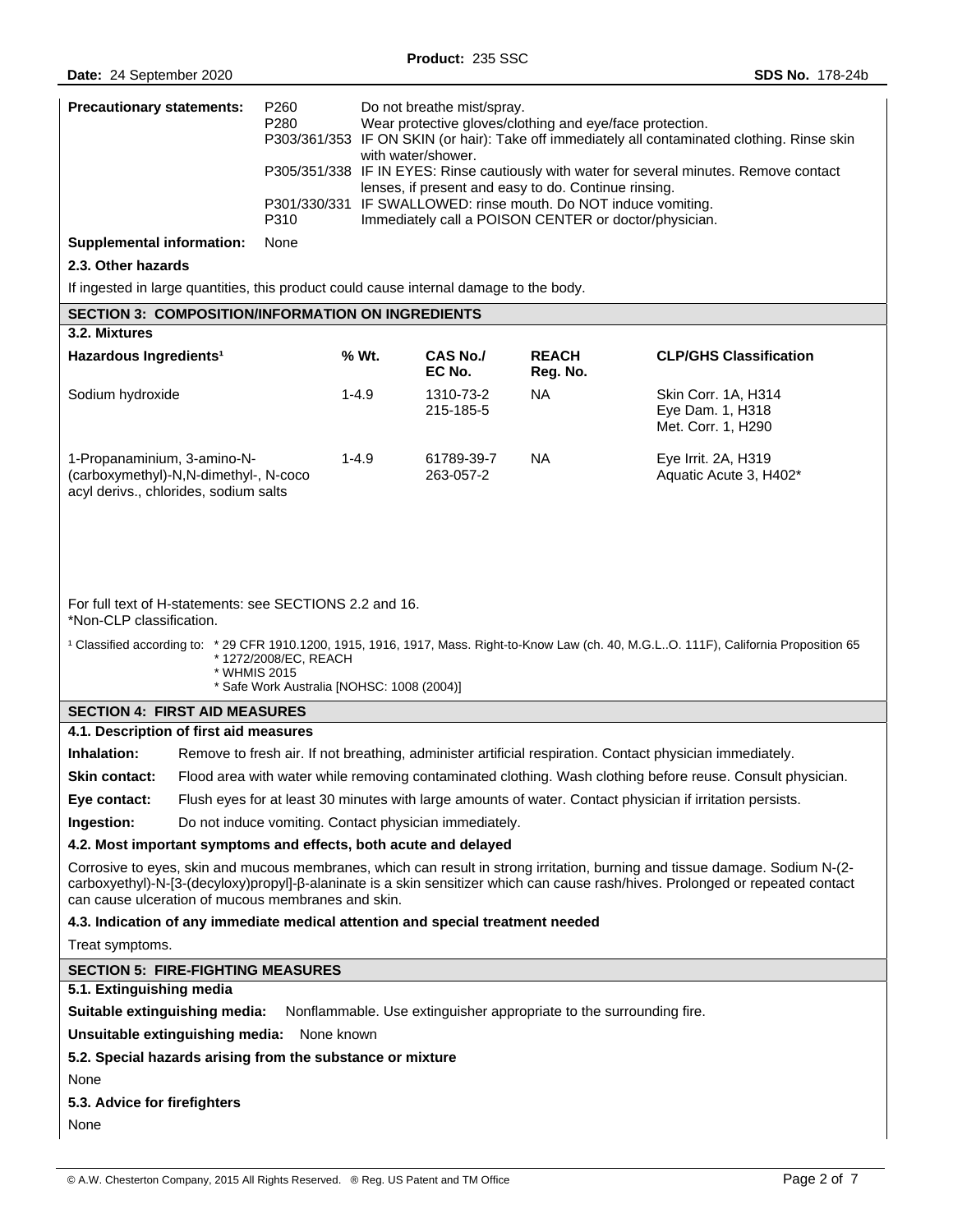| <b>Flammability Classification:</b>                                                                                                                                                                                                                                                          |                                                                                        |                   |     |                                                   |                            |                   |     |                                                      |
|----------------------------------------------------------------------------------------------------------------------------------------------------------------------------------------------------------------------------------------------------------------------------------------------|----------------------------------------------------------------------------------------|-------------------|-----|---------------------------------------------------|----------------------------|-------------------|-----|------------------------------------------------------|
| <b>HAZCHEM Emergency Action Code:</b>                                                                                                                                                                                                                                                        |                                                                                        | not applicable    |     |                                                   |                            |                   |     |                                                      |
| <b>SECTION 6: ACCIDENTAL RELEASE MEASURES</b>                                                                                                                                                                                                                                                |                                                                                        |                   |     |                                                   |                            |                   |     |                                                      |
| 6.1. Personal precautions, protective equipment and emergency procedures                                                                                                                                                                                                                     |                                                                                        |                   |     |                                                   |                            |                   |     |                                                      |
| Utilize exposure controls and personal protection as specified in Section 8.                                                                                                                                                                                                                 |                                                                                        |                   |     |                                                   |                            |                   |     |                                                      |
| <b>6.2. Environmental Precautions</b>                                                                                                                                                                                                                                                        |                                                                                        |                   |     |                                                   |                            |                   |     |                                                      |
| Keep out of sewers, streams and waterways.                                                                                                                                                                                                                                                   |                                                                                        |                   |     |                                                   |                            |                   |     |                                                      |
| 6.3. Methods and material for containment and cleaning up                                                                                                                                                                                                                                    |                                                                                        |                   |     |                                                   |                            |                   |     |                                                      |
| Contain spill to a small area. Pick up with absorbent material (sand, sawdust, clay, etc.) and place in a suitable container for<br>disposal.                                                                                                                                                |                                                                                        |                   |     |                                                   |                            |                   |     |                                                      |
| 6.4. Reference to other sections                                                                                                                                                                                                                                                             |                                                                                        |                   |     |                                                   |                            |                   |     |                                                      |
| Refer to section 13 for disposal advice.                                                                                                                                                                                                                                                     |                                                                                        |                   |     |                                                   |                            |                   |     |                                                      |
| <b>SECTION 7: HANDLING AND STORAGE</b>                                                                                                                                                                                                                                                       |                                                                                        |                   |     |                                                   |                            |                   |     |                                                      |
| 7.1. Precautions for safe handling                                                                                                                                                                                                                                                           |                                                                                        |                   |     |                                                   |                            |                   |     |                                                      |
| Alkaline materials sometimes exhibit delayed effects. Wash immediately after any contact.                                                                                                                                                                                                    |                                                                                        |                   |     |                                                   |                            |                   |     |                                                      |
| 7.2. Conditions for safe storage, including any incompatibilities                                                                                                                                                                                                                            |                                                                                        |                   |     |                                                   |                            |                   |     |                                                      |
| Store in a cool, dry area.                                                                                                                                                                                                                                                                   |                                                                                        |                   |     |                                                   |                            |                   |     |                                                      |
| 7.3. Specific end use(s)                                                                                                                                                                                                                                                                     |                                                                                        |                   |     |                                                   |                            |                   |     |                                                      |
| No special precautions.                                                                                                                                                                                                                                                                      |                                                                                        |                   |     |                                                   |                            |                   |     |                                                      |
| <b>SECTION 8: EXPOSURE CONTROLS/PERSONAL PROTECTION</b>                                                                                                                                                                                                                                      |                                                                                        |                   |     |                                                   |                            |                   |     |                                                      |
| 8.1. Control parameters                                                                                                                                                                                                                                                                      |                                                                                        |                   |     |                                                   |                            |                   |     |                                                      |
| Occupational exposure limit values                                                                                                                                                                                                                                                           |                                                                                        |                   |     |                                                   |                            |                   |     |                                                      |
| Ingredients                                                                                                                                                                                                                                                                                  | <b>OSHA PEL1</b><br>ppm                                                                | mg/m <sup>3</sup> | ppm | <b>ACGIH TLV<sup>2</sup></b><br>mg/m <sup>3</sup> | UK WEL <sup>3</sup><br>ppm | mg/m <sup>3</sup> | ppm | <b>AUSTRALIA ES<sup>4</sup></b><br>mg/m <sup>3</sup> |
| Sodium hydroxide                                                                                                                                                                                                                                                                             | —                                                                                      | 2                 | -   | (Ceiling)<br>2                                    | (STEL)                     | 2                 |     | (Ceiling)<br>2                                       |
| 1-Propanaminium, 3-amino-N-<br>(carboxymethyl)-N,N-dimethyl-,<br>N-coco acyl derivs., chlorides,<br>sodium salts                                                                                                                                                                             |                                                                                        |                   |     |                                                   |                            |                   |     |                                                      |
|                                                                                                                                                                                                                                                                                              |                                                                                        |                   |     |                                                   |                            |                   |     |                                                      |
|                                                                                                                                                                                                                                                                                              |                                                                                        |                   |     |                                                   |                            |                   |     |                                                      |
|                                                                                                                                                                                                                                                                                              |                                                                                        |                   |     |                                                   |                            |                   |     |                                                      |
| <sup>1</sup> United States Occupational Health & Safety Administration permissible exposure limits.                                                                                                                                                                                          |                                                                                        |                   |     |                                                   |                            |                   |     |                                                      |
| <sup>2</sup> American Conference of Governmental Industrial Hygienists threshold limit values.<br><sup>3</sup> EH40 Workplace exposure limits, Health & Safety Executive<br>4 Adopted National Exposure Standards for Atmospheric Contaminants in the Occupational Environment [NOHSC:1003]. |                                                                                        |                   |     |                                                   |                            |                   |     |                                                      |
| 8.2. Exposure controls                                                                                                                                                                                                                                                                       |                                                                                        |                   |     |                                                   |                            |                   |     |                                                      |
| 8.2.1. Engineering measures                                                                                                                                                                                                                                                                  |                                                                                        |                   |     |                                                   |                            |                   |     |                                                      |
| Use only in well-ventilated areas. If exposure limits are exceeded, supplement with local mechanical exhaust.                                                                                                                                                                                |                                                                                        |                   |     |                                                   |                            |                   |     |                                                      |
| 8.2.2. Individual protection measures                                                                                                                                                                                                                                                        |                                                                                        |                   |     |                                                   |                            |                   |     |                                                      |
| <b>Respiratory protection:</b>                                                                                                                                                                                                                                                               | Not normally needed. If exposure limit is exceeded, use approved acid/base respirator. |                   |     |                                                   |                            |                   |     |                                                      |
| Protective gloves:                                                                                                                                                                                                                                                                           |                                                                                        |                   |     |                                                   |                            |                   |     |                                                      |
| Eye and face protection:                                                                                                                                                                                                                                                                     | Waterproof gloves (e.g., rubber, latex, plastic)<br>Safety goggles.                    |                   |     |                                                   |                            |                   |     |                                                      |
| Other:                                                                                                                                                                                                                                                                                       | Impervious clothing as necessary to prevent skin contact.                              |                   |     |                                                   |                            |                   |     |                                                      |
| 8.2.3. Environmental exposure controls                                                                                                                                                                                                                                                       |                                                                                        |                   |     |                                                   |                            |                   |     |                                                      |
| Refer to sections 6 and 12.                                                                                                                                                                                                                                                                  |                                                                                        |                   |     |                                                   |                            |                   |     |                                                      |
|                                                                                                                                                                                                                                                                                              |                                                                                        |                   |     |                                                   |                            |                   |     |                                                      |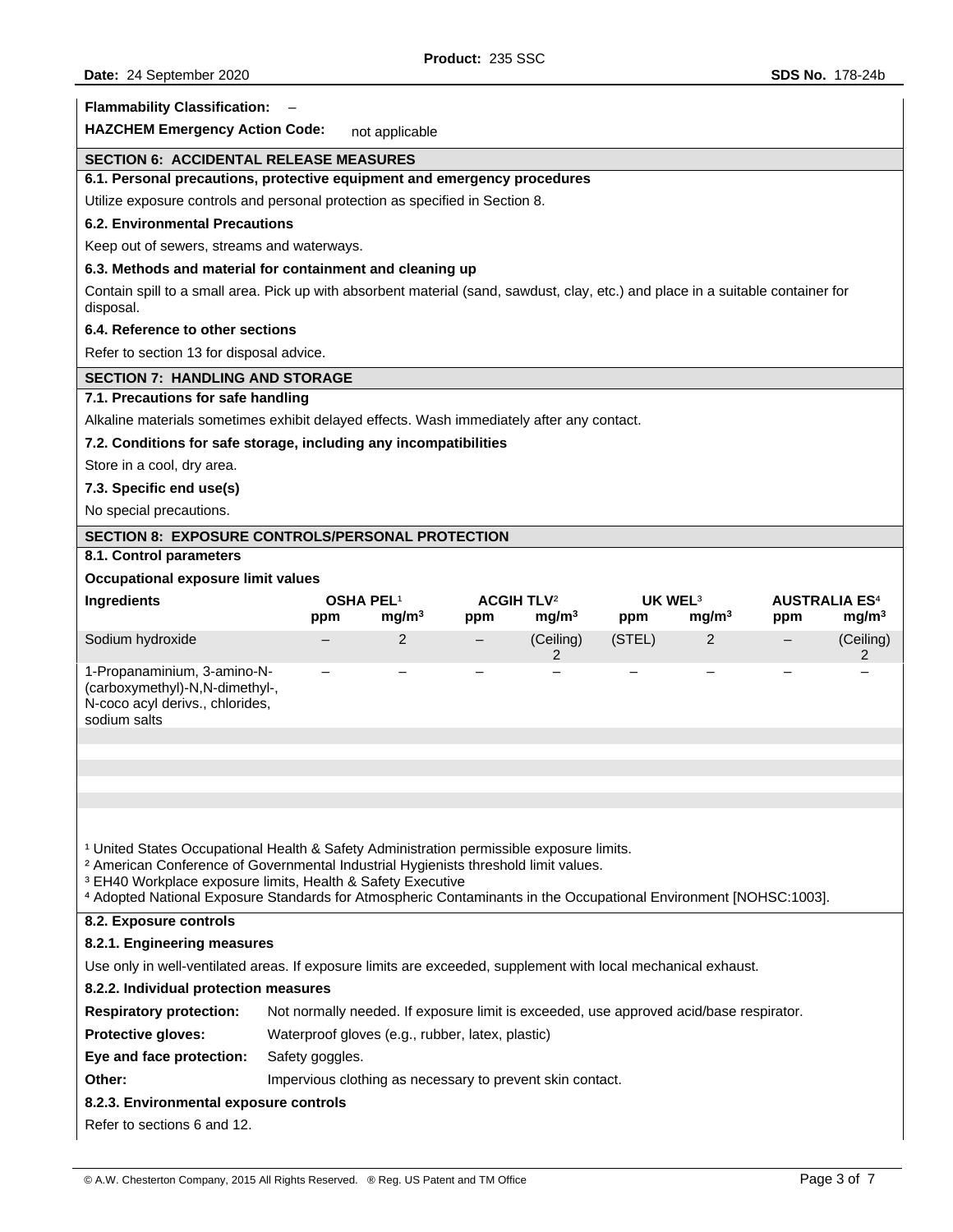| <b>SECTION 9: PHYSICAL AND CHEMICAL PROPERTIES</b>                                                                                                                                                                                                                                                                                                                                                  |                                                                                                                                                                                                                                                                                                                                                                                                                                                                                                               |                                      |                                                                                                                                               |  |  |
|-----------------------------------------------------------------------------------------------------------------------------------------------------------------------------------------------------------------------------------------------------------------------------------------------------------------------------------------------------------------------------------------------------|---------------------------------------------------------------------------------------------------------------------------------------------------------------------------------------------------------------------------------------------------------------------------------------------------------------------------------------------------------------------------------------------------------------------------------------------------------------------------------------------------------------|--------------------------------------|-----------------------------------------------------------------------------------------------------------------------------------------------|--|--|
|                                                                                                                                                                                                                                                                                                                                                                                                     | 9.1. Information on basic physical and chemical properties                                                                                                                                                                                                                                                                                                                                                                                                                                                    |                                      |                                                                                                                                               |  |  |
| <b>Physical state</b><br><b>Colour</b><br>Initial boiling point<br><b>Melting point</b><br>% Volatile (by volume)<br><b>Flash point</b><br><b>Method</b><br><b>Viscosity</b><br><b>Autoignition temperature</b><br><b>Decomposition temperature</b><br><b>Upper/lower flammability or</b><br>explosive limits<br>Flammability (solid, gas)<br><b>Explosive properties</b><br>9.2. Other information | low viscosity liquid<br>Odour<br>yellow<br><b>Odour threshold</b><br>100°C (212°F)<br>Vapour pressure @ 20°C<br>not determined<br>% Aromatics by weight<br>90%<br>рH<br><b>Relative density</b><br>none<br>Weight per volume<br>none<br>Coefficient (water/oil)<br>$<$ 50 cps @ 25 $^{\circ}$ C<br>Vapour density (air=1)<br>not determined<br>Rate of evaporation (ether=1)<br>no data available<br>Solubility in water<br>not applicable<br>not applicable<br><b>Oxidising properties</b><br>not applicable |                                      | mild odor<br>not determined<br>not determined<br>0%<br>13.6<br>1.06 kg/l<br>8.8 lbs/gal<br>>1<br>>1<br>$\leq 1$<br>complete<br>not applicable |  |  |
| None                                                                                                                                                                                                                                                                                                                                                                                                |                                                                                                                                                                                                                                                                                                                                                                                                                                                                                                               |                                      |                                                                                                                                               |  |  |
| <b>SECTION 10: STABILITY AND REACTIVITY</b>                                                                                                                                                                                                                                                                                                                                                         |                                                                                                                                                                                                                                                                                                                                                                                                                                                                                                               |                                      |                                                                                                                                               |  |  |
| 10.1. Reactivity                                                                                                                                                                                                                                                                                                                                                                                    |                                                                                                                                                                                                                                                                                                                                                                                                                                                                                                               |                                      |                                                                                                                                               |  |  |
| Refer to sections 10.3 and 10.5.                                                                                                                                                                                                                                                                                                                                                                    |                                                                                                                                                                                                                                                                                                                                                                                                                                                                                                               |                                      |                                                                                                                                               |  |  |
| 10.2. Chemical stability                                                                                                                                                                                                                                                                                                                                                                            |                                                                                                                                                                                                                                                                                                                                                                                                                                                                                                               |                                      |                                                                                                                                               |  |  |
|                                                                                                                                                                                                                                                                                                                                                                                                     |                                                                                                                                                                                                                                                                                                                                                                                                                                                                                                               |                                      |                                                                                                                                               |  |  |
| Stable                                                                                                                                                                                                                                                                                                                                                                                              |                                                                                                                                                                                                                                                                                                                                                                                                                                                                                                               |                                      |                                                                                                                                               |  |  |
| 10.3. Possibility of hazardous reactions                                                                                                                                                                                                                                                                                                                                                            |                                                                                                                                                                                                                                                                                                                                                                                                                                                                                                               |                                      |                                                                                                                                               |  |  |
|                                                                                                                                                                                                                                                                                                                                                                                                     | No dangerous reactions known under conditions of normal use.                                                                                                                                                                                                                                                                                                                                                                                                                                                  |                                      |                                                                                                                                               |  |  |
| 10.4. Conditions to avoid                                                                                                                                                                                                                                                                                                                                                                           |                                                                                                                                                                                                                                                                                                                                                                                                                                                                                                               |                                      |                                                                                                                                               |  |  |
| None                                                                                                                                                                                                                                                                                                                                                                                                |                                                                                                                                                                                                                                                                                                                                                                                                                                                                                                               |                                      |                                                                                                                                               |  |  |
| 10.5. Incompatible materials                                                                                                                                                                                                                                                                                                                                                                        |                                                                                                                                                                                                                                                                                                                                                                                                                                                                                                               |                                      |                                                                                                                                               |  |  |
|                                                                                                                                                                                                                                                                                                                                                                                                     | Aluminum, Zinc and strong acids.                                                                                                                                                                                                                                                                                                                                                                                                                                                                              |                                      |                                                                                                                                               |  |  |
|                                                                                                                                                                                                                                                                                                                                                                                                     | 10.6. Hazardous decomposition products                                                                                                                                                                                                                                                                                                                                                                                                                                                                        |                                      |                                                                                                                                               |  |  |
| None                                                                                                                                                                                                                                                                                                                                                                                                |                                                                                                                                                                                                                                                                                                                                                                                                                                                                                                               |                                      |                                                                                                                                               |  |  |
| <b>SECTION 11: TOXICOLOGICAL INFORMATION</b>                                                                                                                                                                                                                                                                                                                                                        |                                                                                                                                                                                                                                                                                                                                                                                                                                                                                                               |                                      |                                                                                                                                               |  |  |
| 11.1. Information on toxicological effects                                                                                                                                                                                                                                                                                                                                                          |                                                                                                                                                                                                                                                                                                                                                                                                                                                                                                               |                                      |                                                                                                                                               |  |  |
| <b>Primary route of exposure</b><br>under normal use:                                                                                                                                                                                                                                                                                                                                               | Skin and eye contact.                                                                                                                                                                                                                                                                                                                                                                                                                                                                                         |                                      |                                                                                                                                               |  |  |
| Acute toxicity -                                                                                                                                                                                                                                                                                                                                                                                    |                                                                                                                                                                                                                                                                                                                                                                                                                                                                                                               |                                      |                                                                                                                                               |  |  |
| Oral:                                                                                                                                                                                                                                                                                                                                                                                               |                                                                                                                                                                                                                                                                                                                                                                                                                                                                                                               |                                      |                                                                                                                                               |  |  |
|                                                                                                                                                                                                                                                                                                                                                                                                     | Substance                                                                                                                                                                                                                                                                                                                                                                                                                                                                                                     | <b>Test</b>                          | Result                                                                                                                                        |  |  |
|                                                                                                                                                                                                                                                                                                                                                                                                     | Sodium hydroxide                                                                                                                                                                                                                                                                                                                                                                                                                                                                                              | LD50 oral, rat                       | 300-500 mg/kg                                                                                                                                 |  |  |
| Dermal:                                                                                                                                                                                                                                                                                                                                                                                             |                                                                                                                                                                                                                                                                                                                                                                                                                                                                                                               |                                      |                                                                                                                                               |  |  |
|                                                                                                                                                                                                                                                                                                                                                                                                     | Substance<br>Sodium hydroxide                                                                                                                                                                                                                                                                                                                                                                                                                                                                                 | <b>Test</b><br>LD50, rabbit          | Result                                                                                                                                        |  |  |
|                                                                                                                                                                                                                                                                                                                                                                                                     |                                                                                                                                                                                                                                                                                                                                                                                                                                                                                                               |                                      | $> 2000$ mg/kg                                                                                                                                |  |  |
| Inhalation:                                                                                                                                                                                                                                                                                                                                                                                         | Data lacking.                                                                                                                                                                                                                                                                                                                                                                                                                                                                                                 |                                      |                                                                                                                                               |  |  |
| <b>Skin corrosion/irritation:</b>                                                                                                                                                                                                                                                                                                                                                                   | Causes burns.                                                                                                                                                                                                                                                                                                                                                                                                                                                                                                 |                                      |                                                                                                                                               |  |  |
|                                                                                                                                                                                                                                                                                                                                                                                                     | Substance                                                                                                                                                                                                                                                                                                                                                                                                                                                                                                     | <b>Test</b>                          | Result                                                                                                                                        |  |  |
|                                                                                                                                                                                                                                                                                                                                                                                                     | Sodium hydroxide                                                                                                                                                                                                                                                                                                                                                                                                                                                                                              | Skin irritation, rabbit              | Corrosive                                                                                                                                     |  |  |
| Serious eye damage/                                                                                                                                                                                                                                                                                                                                                                                 | Causes serious eye damage.                                                                                                                                                                                                                                                                                                                                                                                                                                                                                    |                                      |                                                                                                                                               |  |  |
| <i>irritation:</i>                                                                                                                                                                                                                                                                                                                                                                                  | Substance                                                                                                                                                                                                                                                                                                                                                                                                                                                                                                     | <b>Test</b>                          | Result                                                                                                                                        |  |  |
|                                                                                                                                                                                                                                                                                                                                                                                                     | Sodium hydroxide                                                                                                                                                                                                                                                                                                                                                                                                                                                                                              | Eye irritant and mild skin irritant, | Corrosive                                                                                                                                     |  |  |
|                                                                                                                                                                                                                                                                                                                                                                                                     |                                                                                                                                                                                                                                                                                                                                                                                                                                                                                                               | rabbit                               |                                                                                                                                               |  |  |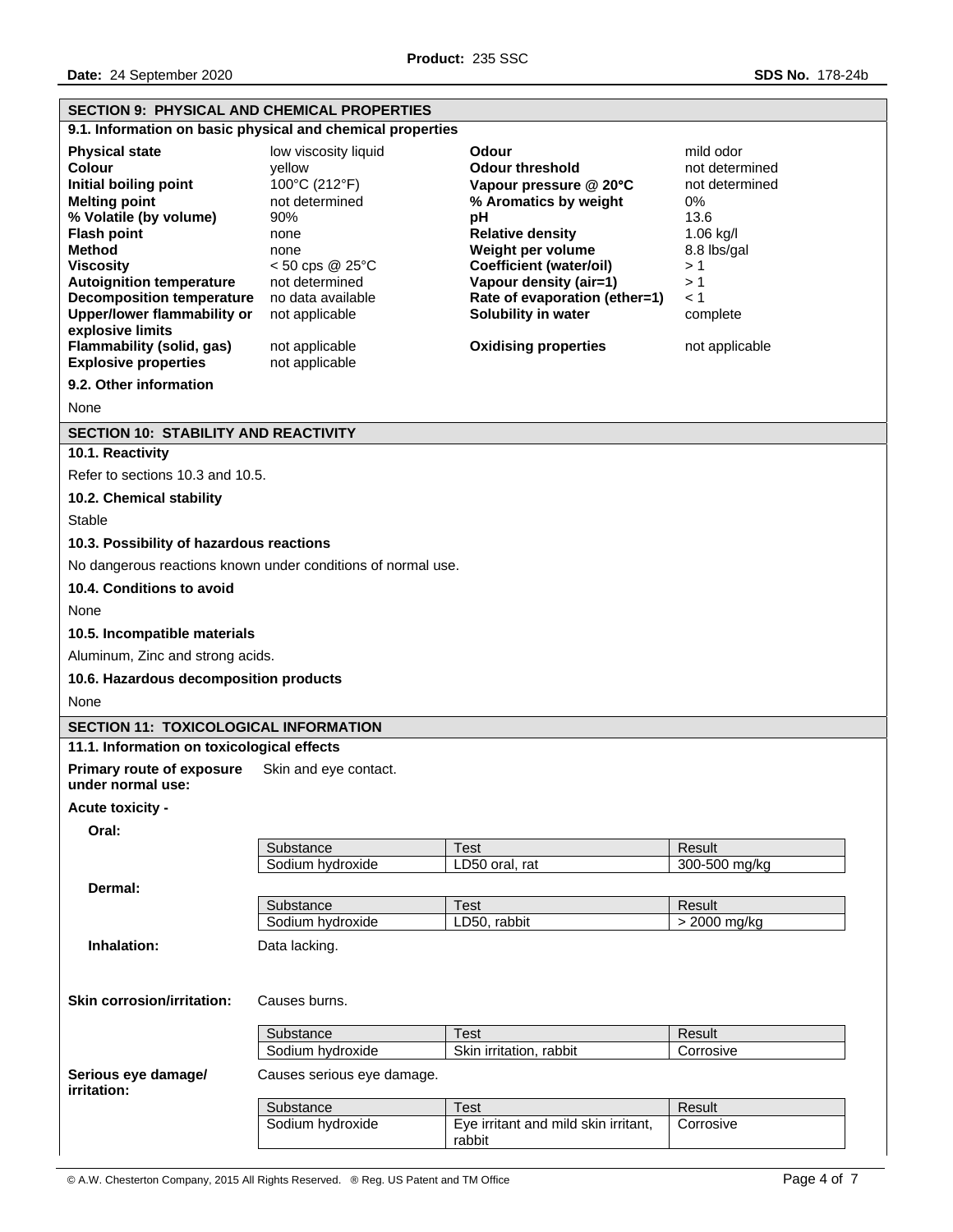| <b>Respiratory or skin</b><br>sensitisation: | Sodium hydroxide: based on available data, the classification criteria are not met.                                                                                                                                                                                                                 |
|----------------------------------------------|-----------------------------------------------------------------------------------------------------------------------------------------------------------------------------------------------------------------------------------------------------------------------------------------------------|
| Germ cell mutagenicity:                      | Sodium hydroxide: based on available data, the classification criteria are not met.                                                                                                                                                                                                                 |
| Carcinogenicity:                             | As per 29 CFR 1910.1200 (Hazard Communication), this product contains no carcinogens as listed<br>by the National Toxicology Program (NTP), the International Agency for Research on Cancer<br>(IARC), the Occupational Safety and Health Administration (OSHA) or Regulation (EC) No<br>1272/2008. |
| <b>Reproductive toxicity:</b>                | Sodium hydroxide: Based on available data, the classification criteria are not met.                                                                                                                                                                                                                 |
| <b>STOT-single exposure:</b>                 | Sodium hydroxide: not expected to cause toxicity.                                                                                                                                                                                                                                                   |
| STOT-repeated exposure:                      | Sodium hydroxide: based on available data, the classification criteria are not met.                                                                                                                                                                                                                 |
| <b>Aspiration hazard:</b>                    | Based on available data, the classification criteria are not met.                                                                                                                                                                                                                                   |
| <b>Other information:</b>                    | None known                                                                                                                                                                                                                                                                                          |

## **SECTION 12: ECOLOGICAL INFORMATION**

Ecotoxicological data have not been determined specifically for this product. The information given below is based on a knowledge of the components and the ecotoxicology of similar substances.

## **12.1. Toxicity**

Many aquatic species are intolerant of pH levels in excess of 10.

## **12.2. Persistence and degradability**

The surfactant(s) contained in this preparation complies(comply) with the biodegradability criteria as laid down in Regulation (EC) N° 648/2004 on detergents. Data to support this assertion are held at the disposal of the competent authorities of the Member States and will be made available to them at their direct request or at the request of a detergent manufacturer.

### **12.3. Bioaccumulative potential**

Not determined

## **12.4. Mobility in soil**

Low viscosity liquid. Soluble in water. In determining environmental mobility, consider the product's physical and chemical properties (see Section 9).

#### **12.5. Results of PBT and vPvB assessment**

Not available

## **12.6. Other adverse effects**

None known

## **SECTION 13: DISPOSAL CONSIDERATIONS**

#### **13.1. Waste treatment methods**

Incinerate absorbed material with a properly licensed facility. Check local, state and national/federal regulations and comply with the most stringent requirement. This product is classified as a hazardous waste according to 2008/98/EC.

#### **European List of Wastes code:** 20 01 29

| <b>SECTION 14: TRANSPORT INFORMATION</b> |                           |  |  |
|------------------------------------------|---------------------------|--|--|
| 14.1. UN number                          |                           |  |  |
| ADR/RID/ADN/IMDG/ICAO:                   | <b>UN1824</b>             |  |  |
| TDG:                                     | <b>UN1824</b>             |  |  |
| US DOT:                                  | <b>UN1824</b>             |  |  |
| 14.2. UN proper shipping name            |                           |  |  |
| ADR/RID/ADN/IMDG/ICAO:                   | SODIUM HYDROXIDE SOLUTION |  |  |
| TDG:                                     | SODIUM HYDROXIDE SOLUTION |  |  |
| US DOT:                                  | SODIUM HYDROXIDE SOLUTION |  |  |
| 14.3. Transport hazard class(es)         |                           |  |  |
| ADR/RID/ADN/IMDG/ICAO:                   | 8                         |  |  |
| TDG:                                     | 8                         |  |  |
| US DOT:                                  | 8                         |  |  |
| 14.4. Packing group                      |                           |  |  |
| ADR/RID/ADN/IMDG/ICAO:                   | Ш                         |  |  |
| TDG:                                     | Ш                         |  |  |
| US DOT:                                  | Ш                         |  |  |
|                                          |                           |  |  |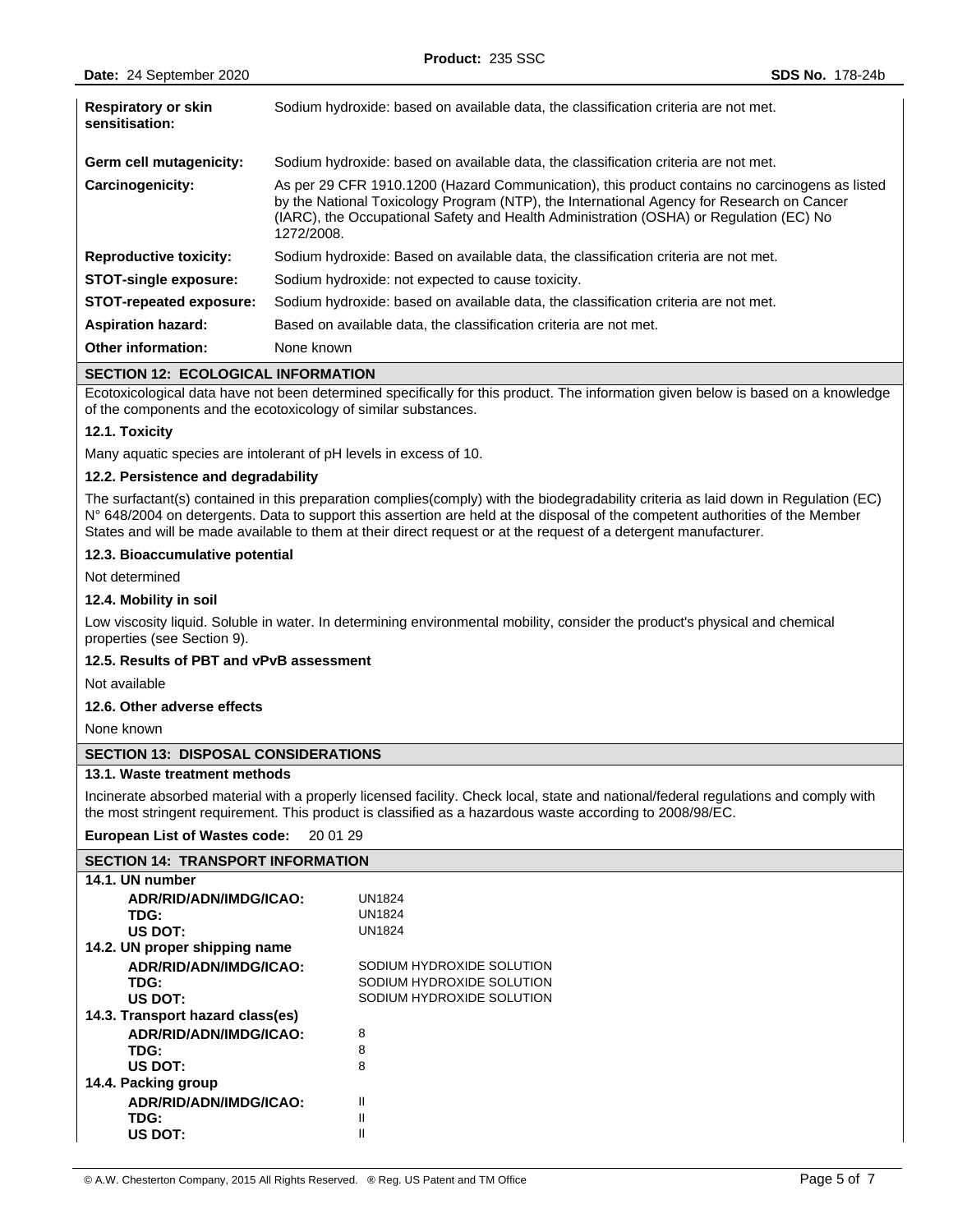| 14.5. Environmental hazards<br>NO ENVIRONMENTAL HAZARDS<br>14.6. Special precautions for user<br>NO SPECIAL PRECAUTIONS FOR USER<br>14.7. Transport in bulk according to Annex II of MARPOL73/78 and the IBC Code<br><b>NOT APPLICABLE</b><br>14.8. Other information |                                                                                                                                                                                            |  |  |  |
|-----------------------------------------------------------------------------------------------------------------------------------------------------------------------------------------------------------------------------------------------------------------------|--------------------------------------------------------------------------------------------------------------------------------------------------------------------------------------------|--|--|--|
| <b>US DOT: ERG NO. 154</b>                                                                                                                                                                                                                                            | IMDG: EmS. F-A, S-B, "Separated from Acids"                                                                                                                                                |  |  |  |
|                                                                                                                                                                                                                                                                       | ADR: Classification code C5, Tunnel restriction code(E)                                                                                                                                    |  |  |  |
|                                                                                                                                                                                                                                                                       | <b>SECTION 15: REGULATORY INFORMATION</b>                                                                                                                                                  |  |  |  |
|                                                                                                                                                                                                                                                                       | 15.1. Safety, health and environmental regulations/legislation specific for the substance or mixture                                                                                       |  |  |  |
| 15.1.1. EU regulations                                                                                                                                                                                                                                                |                                                                                                                                                                                            |  |  |  |
| <b>Authorisations under Title VII:</b>                                                                                                                                                                                                                                | Not applicable                                                                                                                                                                             |  |  |  |
| <b>Restrictions under Title VIII:</b>                                                                                                                                                                                                                                 | None                                                                                                                                                                                       |  |  |  |
| Other EU regulations:                                                                                                                                                                                                                                                 | Regulation (EC) No 648/2004 on detergents, Directive 94/33/EC on the protection of young people at<br>work.                                                                                |  |  |  |
| 15.1.2. National regulations                                                                                                                                                                                                                                          |                                                                                                                                                                                            |  |  |  |
| <b>US EPA SARA TITLE III</b>                                                                                                                                                                                                                                          |                                                                                                                                                                                            |  |  |  |
| <b>312 Hazards:</b>                                                                                                                                                                                                                                                   | 313 Chemicals:                                                                                                                                                                             |  |  |  |
| Immediate                                                                                                                                                                                                                                                             | None                                                                                                                                                                                       |  |  |  |
|                                                                                                                                                                                                                                                                       |                                                                                                                                                                                            |  |  |  |
| Other national regulations:                                                                                                                                                                                                                                           | National implementation of the EC Directive referred to in section 15.1.1.                                                                                                                 |  |  |  |
|                                                                                                                                                                                                                                                                       | 15.2. Chemical safety assessment                                                                                                                                                           |  |  |  |
|                                                                                                                                                                                                                                                                       | No Chemical Safety Assessment has been carried out for this substance/mixture by the supplier.                                                                                             |  |  |  |
|                                                                                                                                                                                                                                                                       | <b>SECTION 16: OTHER INFORMATION</b>                                                                                                                                                       |  |  |  |
| <b>Abbreviations</b>                                                                                                                                                                                                                                                  |                                                                                                                                                                                            |  |  |  |
|                                                                                                                                                                                                                                                                       | ADN: European Agreement concerning the International Carriage of Dangerous Goods by Inland Waterways                                                                                       |  |  |  |
| and acronyms:                                                                                                                                                                                                                                                         | ADR: European Agreement concerning the International Carriage of Dangerous Goods by Road                                                                                                   |  |  |  |
|                                                                                                                                                                                                                                                                       | ATE: Acute Toxicity Estimate                                                                                                                                                               |  |  |  |
|                                                                                                                                                                                                                                                                       | <b>BCF: Bioconcentration Factor</b><br>CLP: Classification Labelling Packaging Regulation (1272/2008/EC)                                                                                   |  |  |  |
|                                                                                                                                                                                                                                                                       | ES: Exposure Standard                                                                                                                                                                      |  |  |  |
|                                                                                                                                                                                                                                                                       | GHS: Globally Harmonized System                                                                                                                                                            |  |  |  |
|                                                                                                                                                                                                                                                                       | ICAO: International Civil Aviation Organization<br>IMDG: International Maritime Dangerous Goods                                                                                            |  |  |  |
|                                                                                                                                                                                                                                                                       | LC50: Lethal Concentration to 50 % of a test population                                                                                                                                    |  |  |  |
|                                                                                                                                                                                                                                                                       | LD50: Lethal Dose to 50% of a test population                                                                                                                                              |  |  |  |
|                                                                                                                                                                                                                                                                       | LOEL: Lowest Observed Effect Level                                                                                                                                                         |  |  |  |
|                                                                                                                                                                                                                                                                       | N/A: Not Applicable<br>NA: Not Available                                                                                                                                                   |  |  |  |
|                                                                                                                                                                                                                                                                       | NOAEL: No Observed Adverse Effect Level                                                                                                                                                    |  |  |  |
|                                                                                                                                                                                                                                                                       | NOEL: No Observed Effect Level                                                                                                                                                             |  |  |  |
|                                                                                                                                                                                                                                                                       | OECD: Organization for Economic Co-operation and Development<br>PBT: Persistent, Bioaccumulative and Toxic substance                                                                       |  |  |  |
|                                                                                                                                                                                                                                                                       | (Q) SAR: Quantitative Structure-Activity Relationship                                                                                                                                      |  |  |  |
|                                                                                                                                                                                                                                                                       | REACH: Registration, Evaluation, Authorisation and Restriction of Chemicals Regulation (1907/2006/EC)<br>RID: Regulations concerning the International Carriage of Dangerous Goods by Rail |  |  |  |
|                                                                                                                                                                                                                                                                       | SDS: Safety Data Sheet                                                                                                                                                                     |  |  |  |
|                                                                                                                                                                                                                                                                       | STEL: Short Term Exposure Limit                                                                                                                                                            |  |  |  |
|                                                                                                                                                                                                                                                                       | STOT RE: Specific Target Organ Toxicity, Repeated Exposure                                                                                                                                 |  |  |  |
|                                                                                                                                                                                                                                                                       | STOT SE: Specific Target Organ Toxicity, Single Exposure<br>TDG: Transportation of Dangerous Goods (Canada)                                                                                |  |  |  |
|                                                                                                                                                                                                                                                                       | US DOT: United States Department of Transportation                                                                                                                                         |  |  |  |
|                                                                                                                                                                                                                                                                       | vPvB: very Persistent and very Bioaccumulative substance<br>WEL: Workplace Exposure Limit                                                                                                  |  |  |  |
|                                                                                                                                                                                                                                                                       | WHMIS: Workplace Hazardous Materials Information System<br>Other abbreviations and acronyms can be looked up at www.wikipedia.org.                                                         |  |  |  |